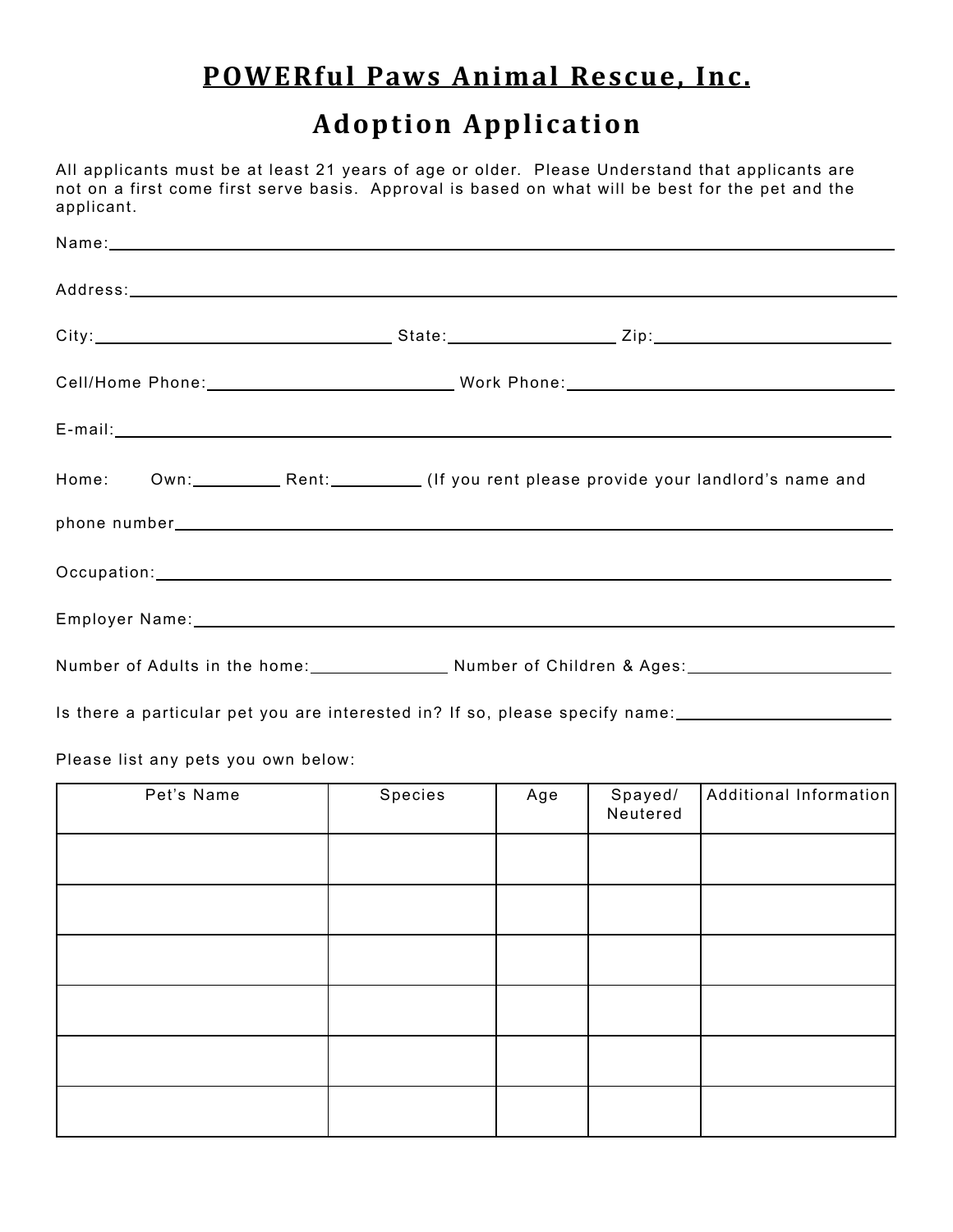| What breed(s) of dogs have your children lived with?:___________________________                                                                                                                    |
|-----------------------------------------------------------------------------------------------------------------------------------------------------------------------------------------------------|
| Tell us about the pets you had in the last ten years:                                                                                                                                               |
|                                                                                                                                                                                                     |
|                                                                                                                                                                                                     |
| Describe your home environment in 5 words or less:______________________________                                                                                                                    |
| Do you live in a: House___________Townhouse:_____________Apartment:_____________Duplex:____________                                                                                                 |
| (i.e, a totally enclosed, secure fence), how will you provide security and safety for your pet when<br>outside?<br>,我们也不会有什么。""我们的人,我们也不会有什么?""我们的人,我们也不会有什么?""我们的人,我们也不会有什么?""我们的人,我们也不会有什么?""我们的人 |
| ,我们也不会有什么?""我们的人,我们也不会有什么?""我们的人,我们也不会有什么?""我们的人,我们也不会有什么?""我们的人,我们也不会有什么?""我们的人                                                                                                                    |
|                                                                                                                                                                                                     |
| Explain why you want to adopt this animal: Companionship_______Gift:_______Guard Dog:______<br>Personal:____________Protection:________________________For a Child:____________Other:____________   |
| Please describe your level of experience in pet ownership:                                                                                                                                          |
| On average, how many hours per day will your pet be left alone? _______________________                                                                                                             |
| Please tell us how you would correct a pet's unwanted behaviors:                                                                                                                                    |
|                                                                                                                                                                                                     |
| Describe what life would be like for a pet that joins your family:                                                                                                                                  |
|                                                                                                                                                                                                     |
| What provisions would be made for your pet if alone during the evening?                                                                                                                             |
|                                                                                                                                                                                                     |
| What provisions would be made for your pet when you go on vacation?                                                                                                                                 |
|                                                                                                                                                                                                     |

 $\overline{a}$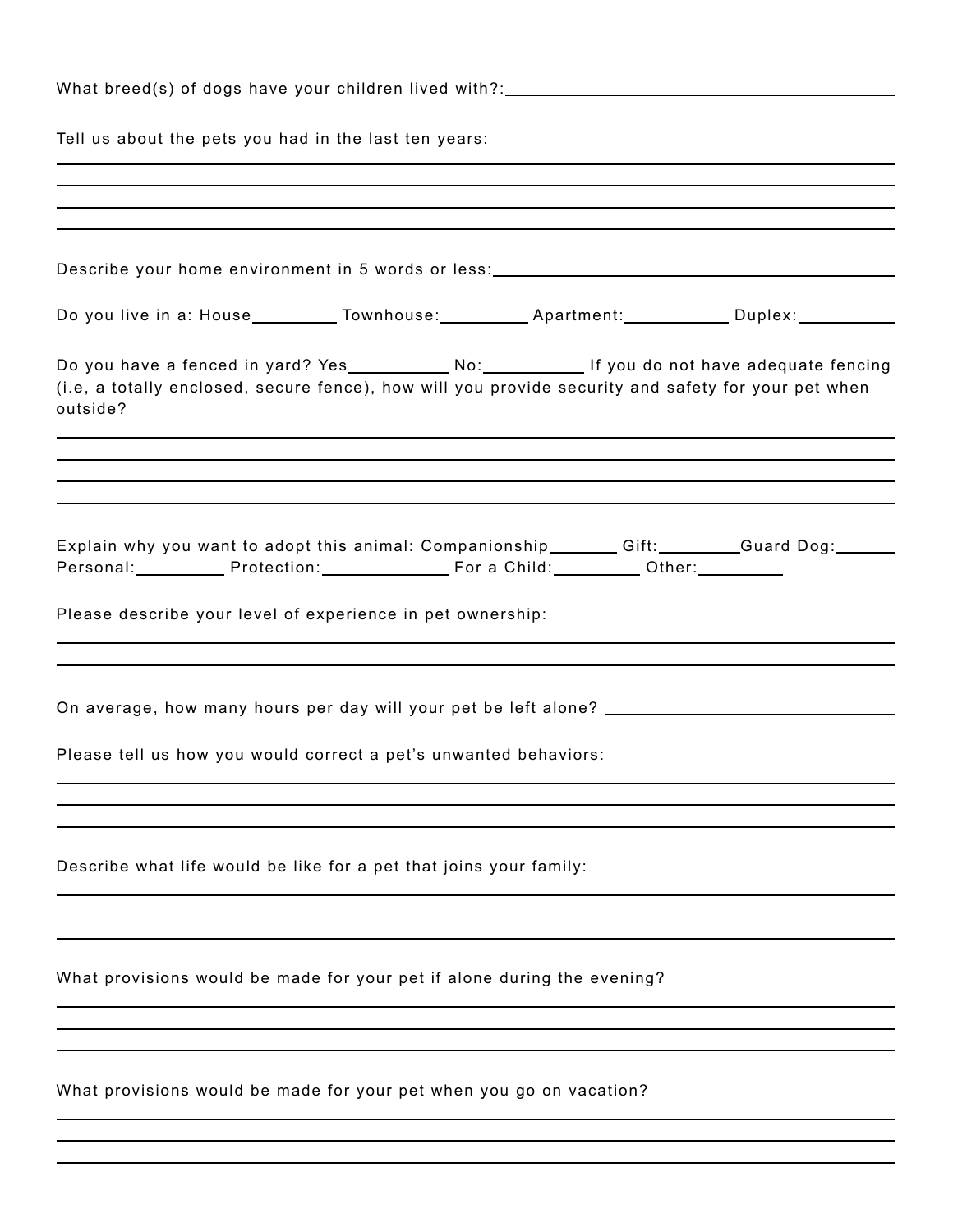| Under what circumstances would you give up your pet?                                                                                                                                                                                                                                                                                               |
|----------------------------------------------------------------------------------------------------------------------------------------------------------------------------------------------------------------------------------------------------------------------------------------------------------------------------------------------------|
| Have you ever had a pet lost or injured? Yes _________ No: _____________                                                                                                                                                                                                                                                                           |
| If yes, please explain:                                                                                                                                                                                                                                                                                                                            |
| Are you willing to take responsibility for this pet for the next ten years or more?                                                                                                                                                                                                                                                                |
|                                                                                                                                                                                                                                                                                                                                                    |
| How much do you think it will cost to take care of this animal each year? Please consider the cost                                                                                                                                                                                                                                                 |
| We require that all pets adopted through us be spayed or neutered: _________(Initials) Do you<br>have any questions about this policy?Yes__________(Please explain below) No:__________                                                                                                                                                            |
| APPLICANT REFERENCES: If you currently owned a pet or have owned a pet within the last<br>7 years, one reference must be a Veterinarian. (Please contact your Veterinarian before or<br>directly after submitting this application to give them permission to release your pet records to a<br>representative of POWERful Paws Animal Rescue, Inc. |
| Veterinarian Name and Phone Number:                                                                                                                                                                                                                                                                                                                |
| If you Rent, please provide your landlord's name and phone number:                                                                                                                                                                                                                                                                                 |

## PERSONAL REFERENCES and PHONE NUMBERS: A minimum of two references are required.

1)

 $\overline{a}$ 

2)